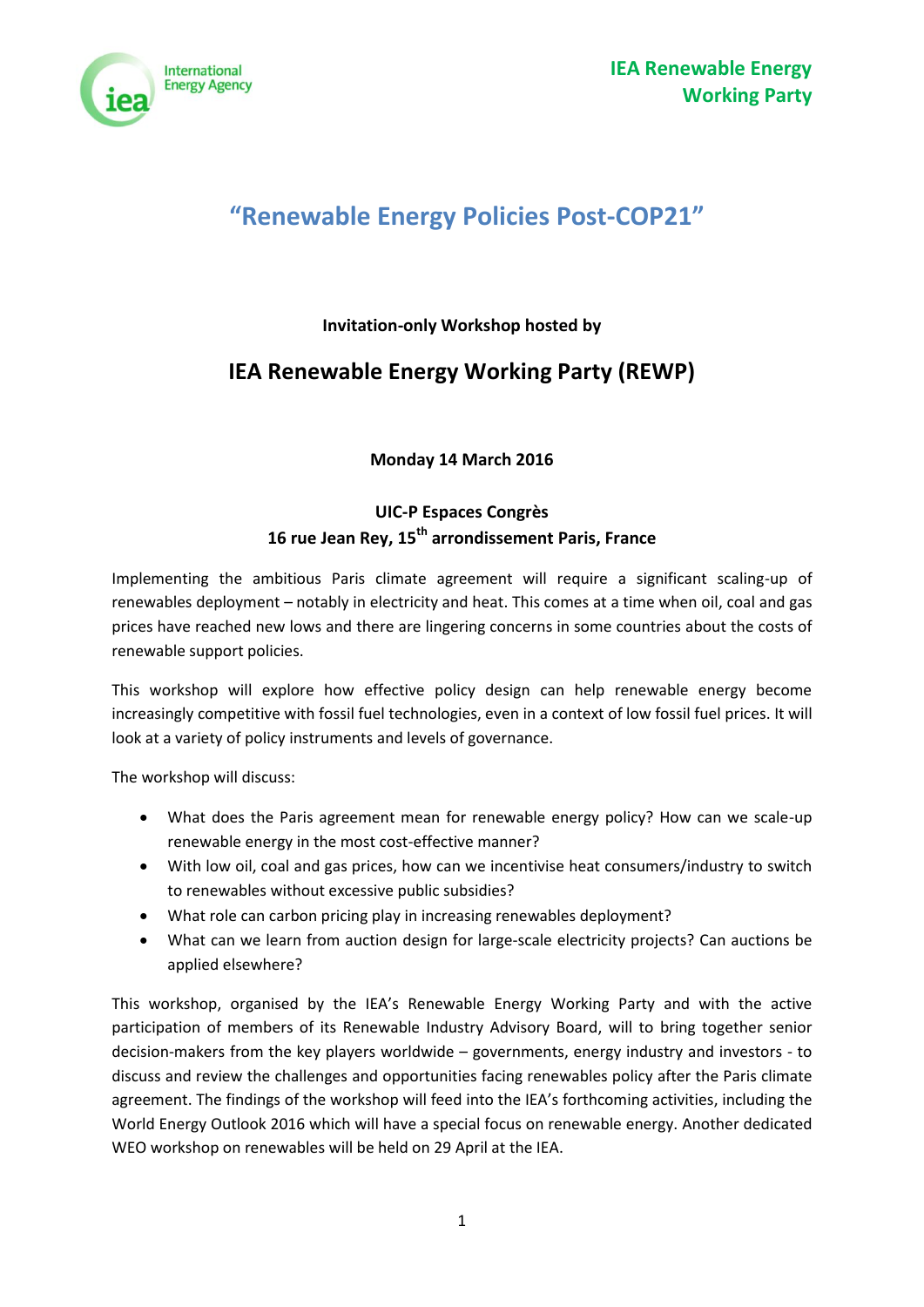

## **Agenda**

#### **Opening Session and Introductions**

|                 | Paolo Frankl, IEA - Head of Renewable Energy Division |
|-----------------|-------------------------------------------------------|
|                 | Martin Schöpe, REWP Chairman                          |
| $10:00 - 10:15$ | Welcome & Introductions                               |
| $09:15 - 10:00$ | Registration and Welcome coffee                       |

#### *Session 1 - Renewable Heat Policy*

#### Moderator: **Brian Motherway, IEA - Head of Energy Efficiency Division**

While renewable electricity generation has increased rapidly in recent years, the switch from fossilfuelled to renewable heat has been much slower. With heat accounting for 1/3 of energy-related CO<sup>2</sup> emissions, decarbonisation of the heat sector is of crucial importance. Key questions this session will address include:

- How, given low oil, coal and gas prices, can policy makers incentivise heat consumers to switch to renewables without excessive public subsidies?
- Can renewable heat be applied cost-effectively in industry?
- Is there a role for Energy Service Companies (ESCOs) in the renewable heat sector?
- How can we better integrate heat and energy efficiency policies?

#### 10:15 - 10:45 *Presentations – Two different perspectives on renewable heat policy*

The EU's Heating and Cooling Strategy and the Role of Renewables **Marie Donnelly, European Commission - Director Renewables, Research and Innovation, Energy Efficiency**

Industry – Opportunities for the Use of Renewable Heat in Industry & Policy Support needed **Christian Ziemann, Viessmann Industrie - Regional Sales Manager**

#### 10:45 - 12:15 *Facilitated Discussion with Speakers and Panellists*

**Monica Frassoni, European Alliance to Save Energy – President**

**Rémi Chabrillat, French Environment and Energy Management Agency (ADEME) - Director Sustainable Production and Energies**

**Werner Weiss, AEE - Institute for Sustainable Technologies - Managing Director**

12:15 – 13:30 Buffet Lunch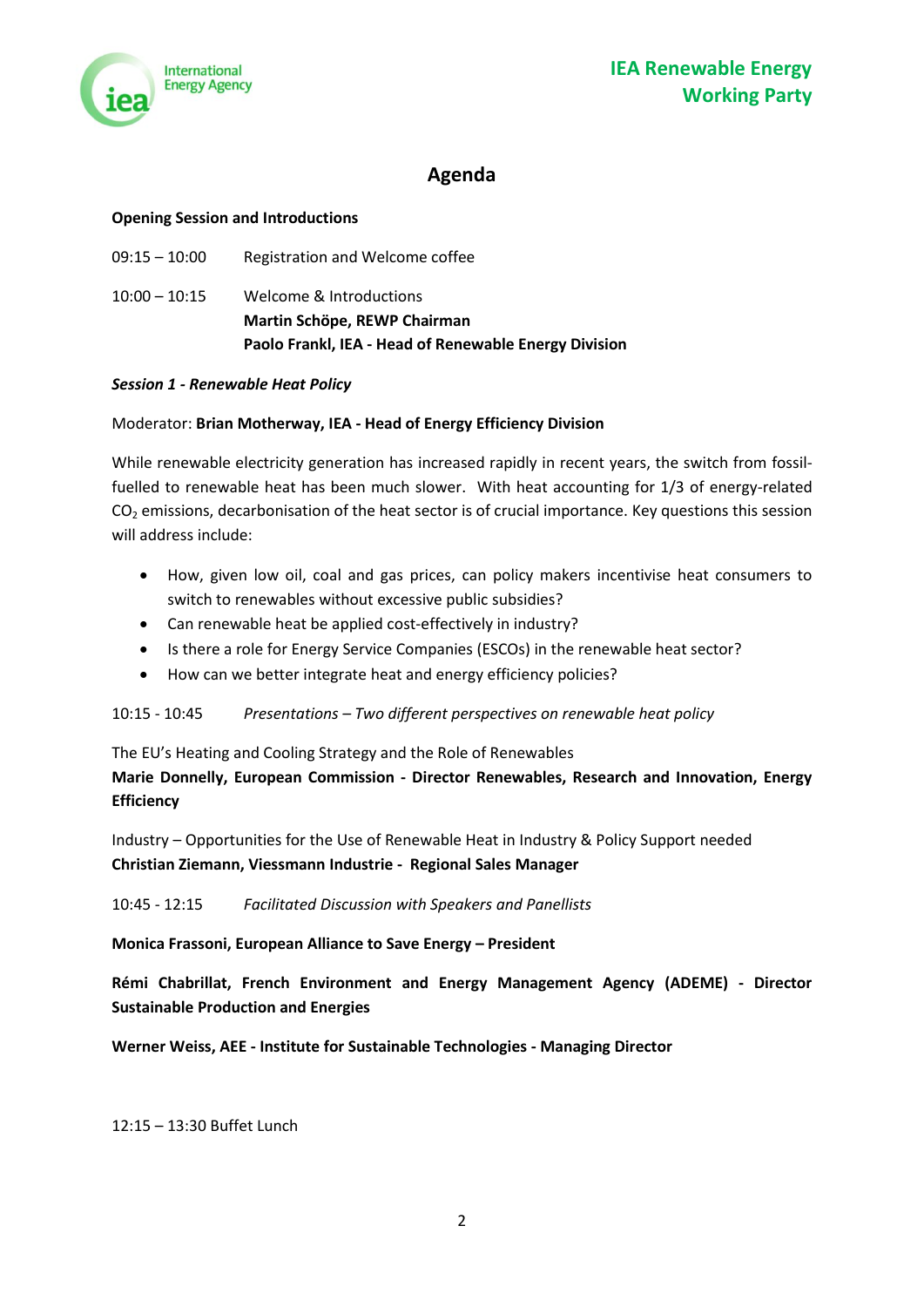

### 13:30 – 14:00 Keynote Address & Discussion: Renewables Outlook Post-COP21

**Fatih Birol, IEA Executive Director**

#### *Session 2 - Large-scale Renewable Power Projects: the Experience with Auctions*

#### Moderator: **Paolo Frankl, IEA - Head of Renewable Energy Division**

Renewable energy auctions are an increasingly popular tool for governments to procure renewable electricity at moderate cost. This session will provide perspectives from auction designers, bidders and investors and discuss the impact of auction design on the cost of renewable electricity. It will aim to address the following questions:

- To what extent have auctions proven to be a transformative tool for renewable energy deployment?
- Can auctions deliver community-scale, distributed renewables or do they need policy support through instruments such as Feed-in-Tariffs?
- Can auctions be applied in other sectors (e.g. renewable supplies for district heating, biofuels)?

#### 14:00 – 14:30 *Presentations – Two Perspectives on Auctions*

An Overview of Competitive Auction Schemes **Henning Wuester, IRENA - Director Knowledge, Policy and Finance**

Auctions from an Industry Perspective **Francesco Venturini, ENEL Green Power - Chief Executive Officer**

14:30 – 15:45 *Facilitated Discussion with Moderator and Panellists*

**Oliver Schäfer, Solar Power Europe - President**

**Claude Turmes, European Parliament - MEP, Vice-President of the Green Group**

**Paddy Padmanathan, ACWA Power - President and Chief Executive Officer**

15:45 – 16:00 Coffee Break